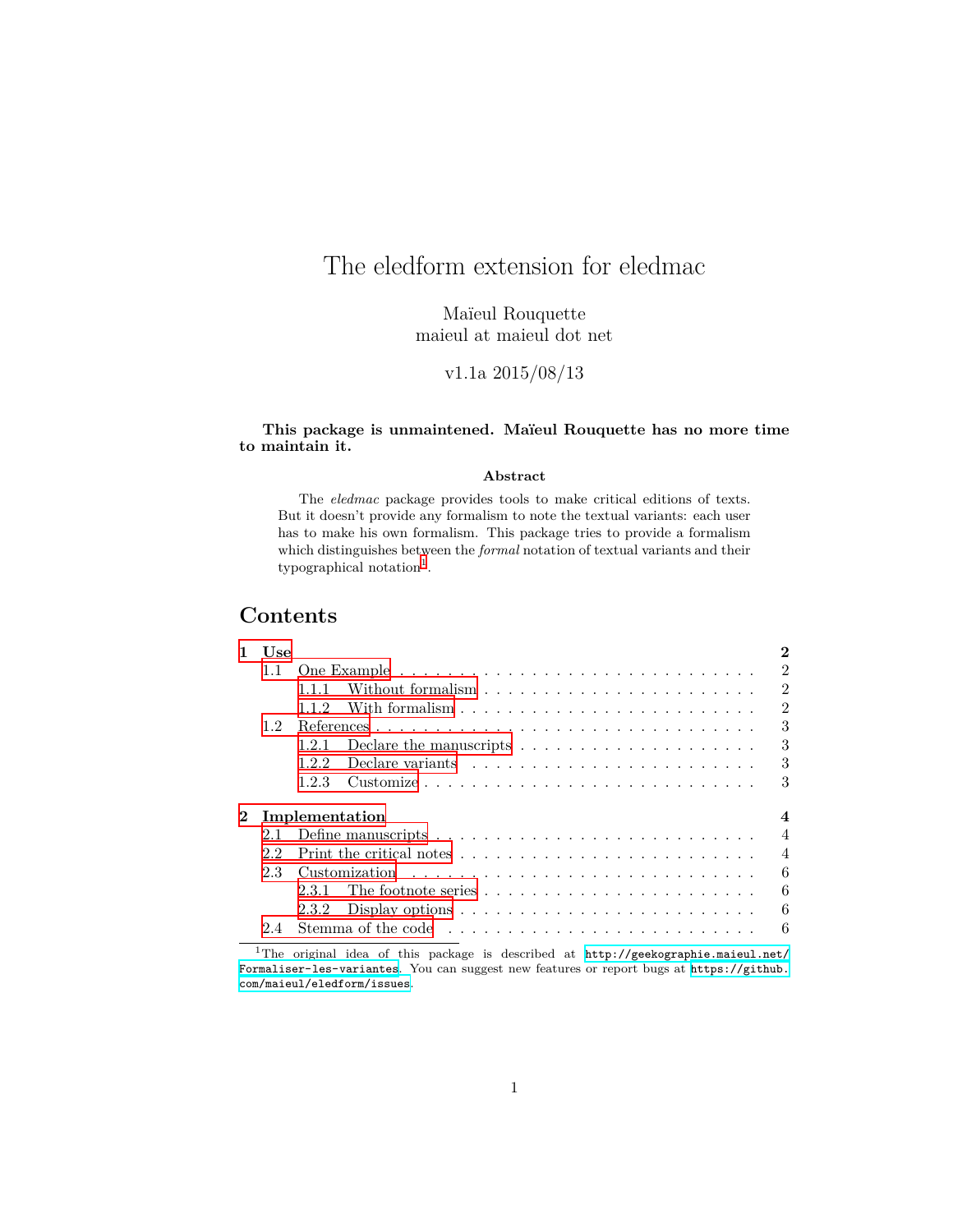## <span id="page-1-0"></span>**1 Use**

## <span id="page-1-1"></span>**1.1 One Example**

#### <span id="page-1-2"></span>**1.1.1 Without formalism**

Suppose this case :

- 1. One text, with fives manuscripts: P, A, B, C, D. P is the manuscript which is used as reference. Variants in A, B, C, D are shown in the apparatus.
- 2. The pseudo-word "lorem" has these variants:

**A and B** the word is omitted.

**C** the word is replaced by "loram".

**D** the word is replaced by "lorim".

Without formalism, you could write:

```
\edtext{lorem}{\Afootnote{AB \emph{omit}; C loram; D lorim}}
```
Which produces this critical note:

lorem] AB omit; C loram; D lorim

There are some limits for this method:

- If we want to change display, we must changes all notes.
- We can't produce statistics.
- Difficulty to export in other format than IATFX.
- No method to check if we're making mistakes regarding to the manuscripts.

### <span id="page-1-3"></span>**1.1.2 With formalism**

To describe the same situation, we propose this formalism :

```
\var{lorem}{A,B}{
{{C}{loram}},
{{D}{lorim}}
}
```
With *eledform*, this will produce the same result as the non-formalised form, but without the described inconveniences. You can see an example in the file [exam](example.tex)[ple.tex,](example.tex) which produces [example.pdf](#page-0-1).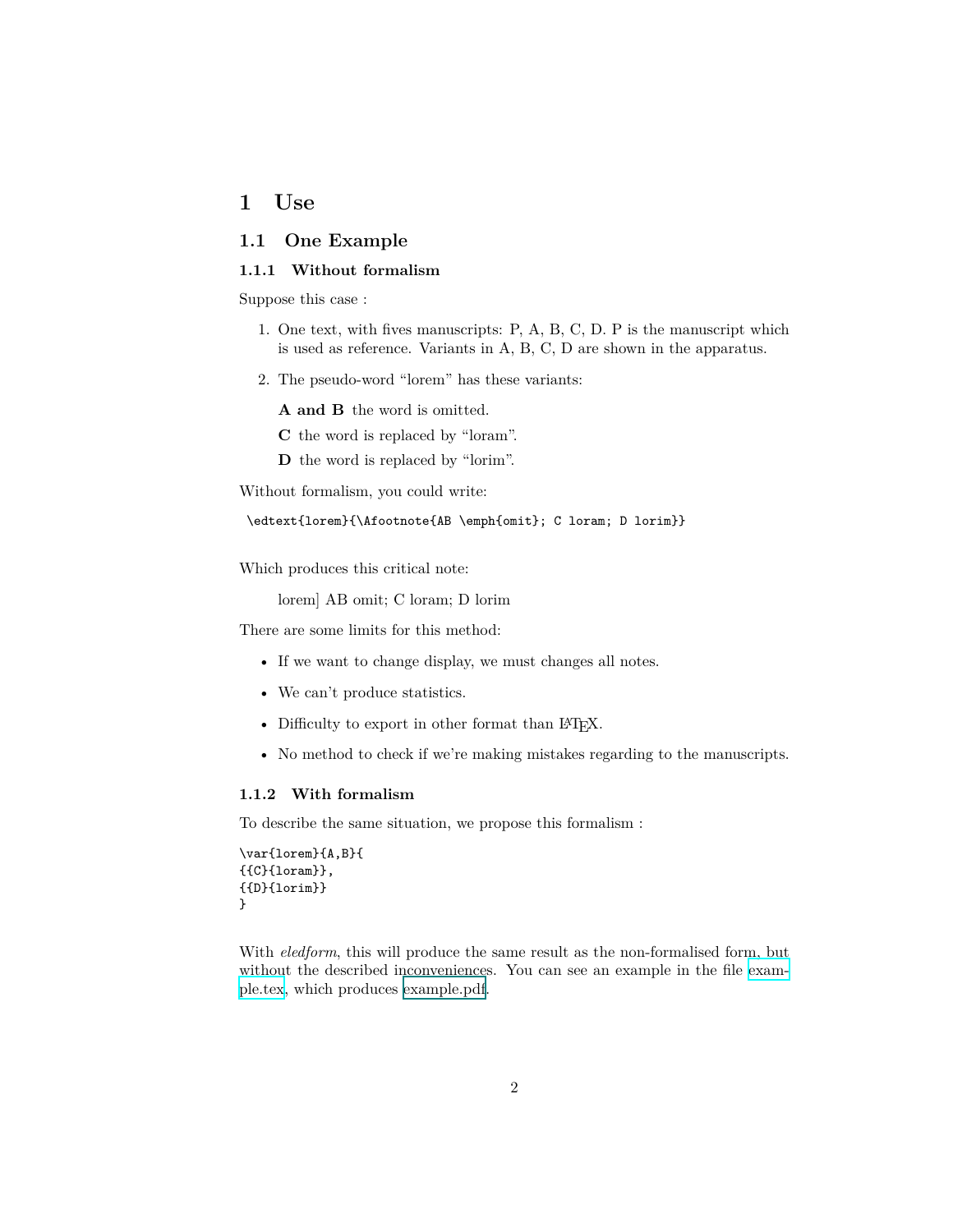### <span id="page-2-0"></span>**1.2 References**

#### <span id="page-2-1"></span>**1.2.1 Declare the manuscripts**

\manuscripts You have to use \Manuscripts{*⟨list⟩*} to provide the list of manuscripts used in the apparatus. LAT<sub>E</sub>X prints a warning message in the log file if you're referring to a manuscript that is not declared before. It also prints an error in the resulting file. The list of manuscripts is a comma separated list:

\manuscripts{A,B,C,D}

#### <span id="page-2-2"></span>**1.2.2 Declare variants**

\var The main macro is \var[*⟨short⟩*]{*⟨lemma⟩*}{*⟨del⟩*}{*⟨variants⟩*}[*⟨other⟩*]. This macro takes five arguments, two are optional.

*⟨short⟩* **(optional)** an abbreviated version of the lemma for the notes.

*⟨lemma⟩* the lemma which has variants.

- *⟨del⟩* a comma separated list of manuscripts where the lemma is ommited.
- *⟨variants⟩* a comma separated list of variants. Each variant has the form {{*⟨manuscripts⟩*}{*⟨variant⟩*}}, where:
	- *⟨manuscripts⟩* a comma separated list of manuscripts where the variant is.
	- *⟨variant⟩* the variant itself.
- *⟨other⟩***(optional)** other code linked to the lemma, for example a call to an critical footnote.

#### <span id="page-2-3"></span>**1.2.3 Customize**

\manposition By default (since v1.1), the manuscripts are printed after the variant. With \manposition{*⟨position⟩*}, where position is any text except last, you can change it.

\omitposition By default, the omission are printed at the begining of the variants. With \omitposition{*⟨position⟩*}, where position is any text except first, you can change it.

\varseries By default, the notes for textual variants are printed in the A series of footnotes.

With \varseries{*⟨letter⟩*}, you can change it.

\omittext When a manuscript omits a lemma, *eledform* prints \emph{omit}. You can change it with \omittext{*⟨text⟩*}.

\manvarseparator By default, a non breakable space is printed between the manuscript letter and the variant. You can change it with \manvarseparator{*⟨separator⟩*}.

\varseparator By default, a breakable space is printed between each variant of a lemma. You can change it with \varseparator{*⟨separator⟩*}.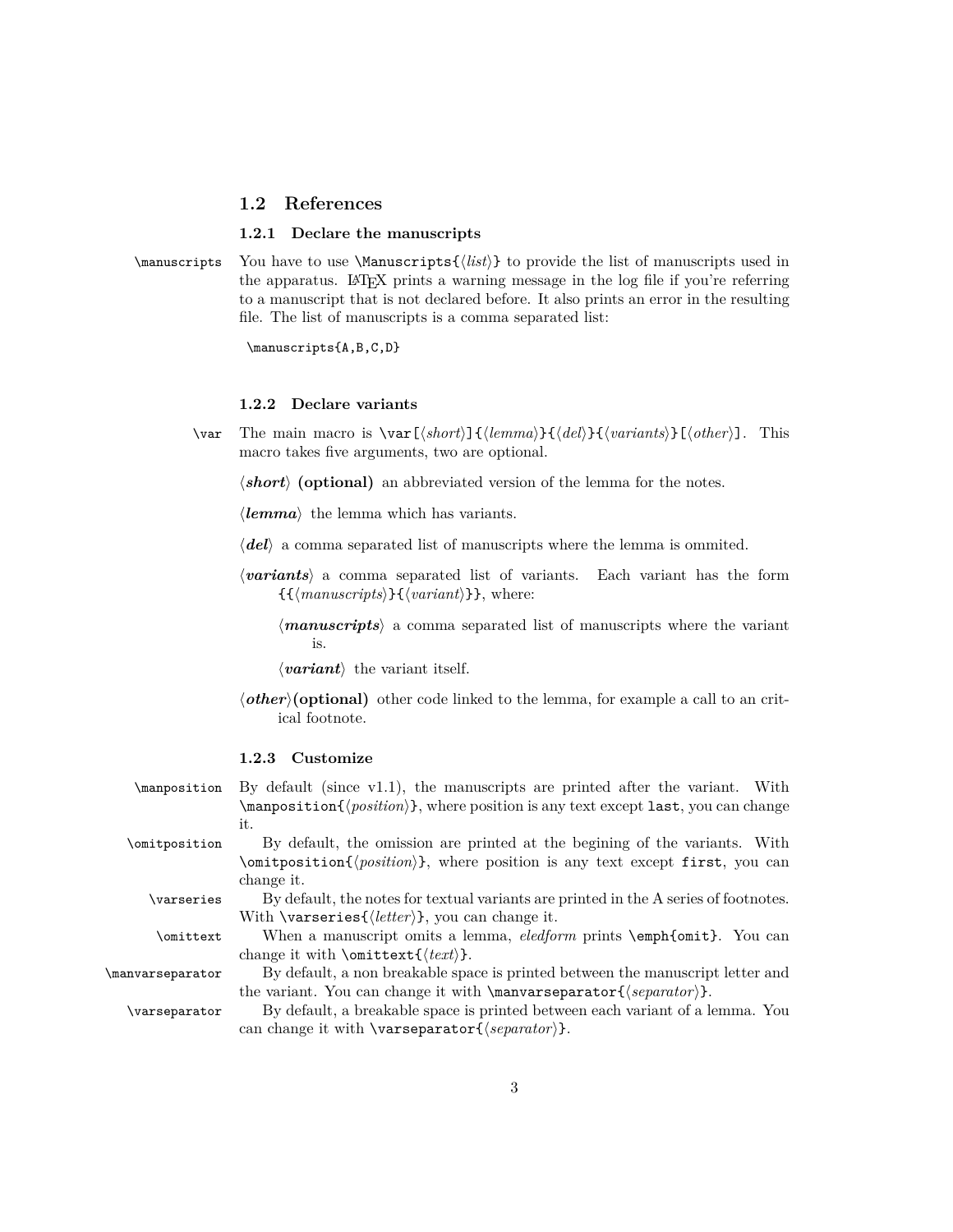## <span id="page-3-0"></span>**2 Implementation**

```
1 \NeedsTeXFormat{LaTeX2e}
```

```
2 \ProvidesPackage{eledform}[2015/08/13 v1.1a formalism for eledmac]
```
3 \RequirePackage{eledmac}

### <span id="page-3-1"></span>**2.1 Define manuscripts**

```
\manuscripts@ The \manuscripts@ macro is an etoolbox list.
```
4 \def\manuscripts@{}

\manuscripts The \manuscripts macro only fills the \manuscripts macro.

```
5 \newcommand{\manuscript}[1]{%
6 \renewcommand{\do}[1]{\listgadd{\manuscripts@}{##1}}%
7 \docsvlist{#1}%
8 }
```
## <span id="page-3-2"></span>**2.2 Print the critical notes**

\var The \var macro is the only public macro, which calls all private macros.

```
9 \newcommandx*{\var}[5][1,5,usedefault]{%
```
First, call the \edtext macro.

10 \edtext{#2}{%

If the \var macro is called with the optional first argument, we put it into the \lemma macro.

```
11 \ifstrempty{#1}{}{\lemma{#1}}%
```
The \varnote@ macro is an Xfootnote macro defined by user, with the \varnote macro (cf. [6](#page-5-1)).

```
12 \varnote@{%
```
In the case where the manuscripts with omission must be printed in first position.

```
13 \ifdefstring{\omitposition@}{first}{
```

```
14 % \end{macrocode}
```

```
15 % If the third argument is not empty, we call the \cs{del@} macro, which print the manuscript where t
16% \begin{macrocode}
```

```
17 \ifstrempty{#3}{}%
18 {\del@{#3}%
```
If the third and fourth argument are both not empty, we print the separator between variants.

| \ifstrempty{#4}% |
|------------------|
| {ን‰              |
| $\{\varphi\}$    |
| ጉ%               |
|                  |

And so, we print all the variants which are not an omission.

```
23 \forall x \in \mathbb{H}
```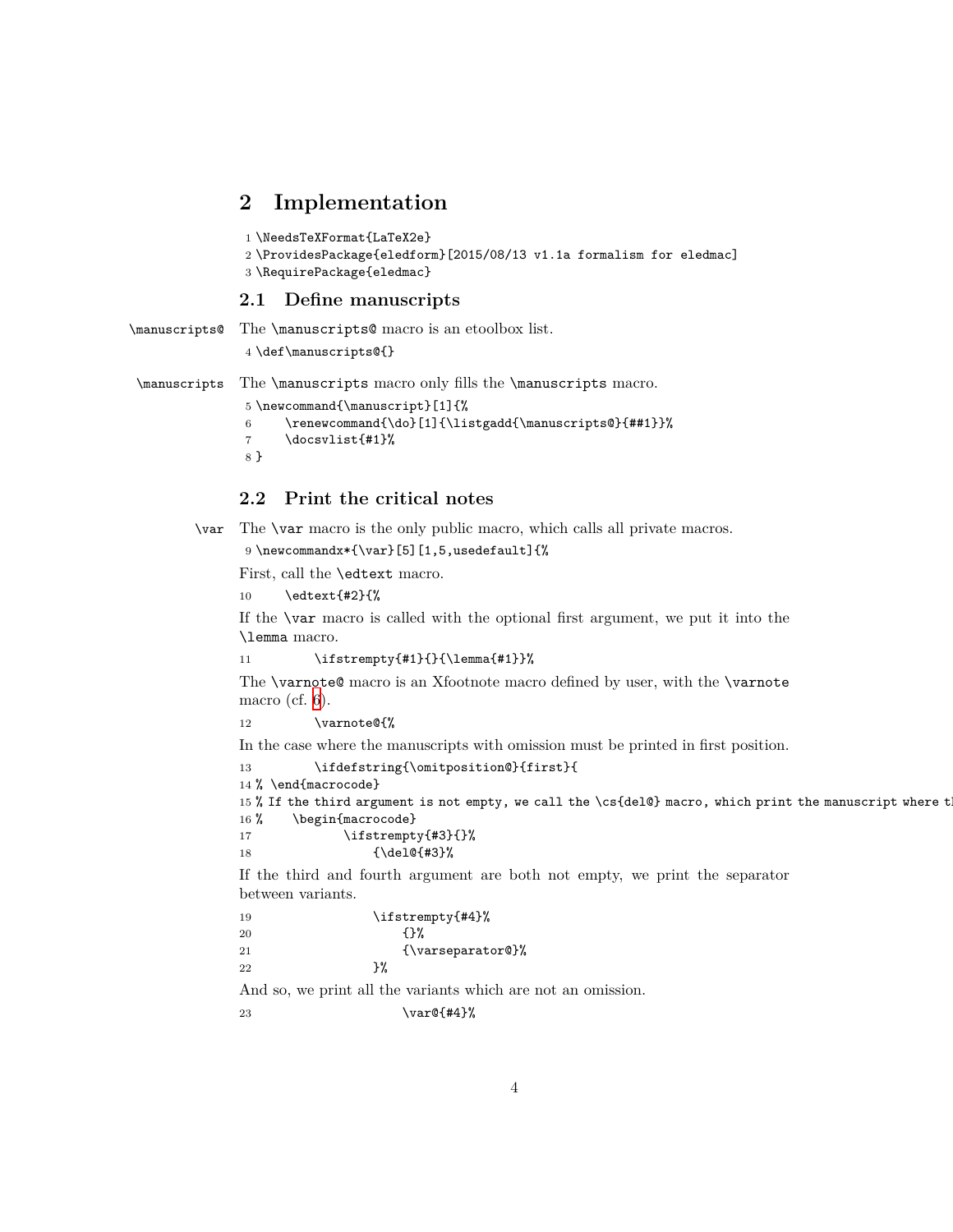```
The same thing, but if the manuscripts with omission must be printed in last
                position.
                24 }%
                25 {%
                26 \ifstrempty{#4}%
                27 {}%
                28 {\var@{#4}%}
                29 \{15\}30 \hspace{1.5cm} \{ \} \%31 {\varseparator@}%
                 32 } }33 \ifstrempty{#3}{}{\del@{#3}}%
                34 } }35 }%
                36 % \end{macrocode}
                37 % Eventually, we add the critical notes which are not for textual criticism.
                38 % \begin{macrocode}
                39 #5%
                40 }%
                41 }
\print@manuscript The \print@manuscripts command only prints the manuscripts where a variant
                exists.
                42 \newcommand{\print@manuscript}[1]{%
                43 \ifinlist{#1}{\manuscripts@}%
                44 {#1}%
                45 {\eledmac@warning{Manuscript #1 not declared, p.\the\page@num ; l.\the\line@num}\underline{Manuscript #1 not declared!}}%
                 46 }
          \del@ The \del@ macro prints the manuscripts where the lemma is omitted, and after
                that, the text to indicate this omission.
                47 \newcommand{\del@}[1]{%
                48 \renewcommand{\do}[1]{%
                49 \print@manuscript{##1}%
                50 }%
                51 \ifdefstring{\manposition@}{last}%
                52 {\omittext@\manvarseparator@\docsvlist{#1}}%
                53 {\docsvlist{#1}\manvarseparator@\omittext@}%
                54 }
          \var@ The \var@ macro loops on the non omission variants. Except for the first variant,
                it prints the variant separator.
                55 \newcommand{\var@}[1]{%
                56 \newif\iffirst%
                57 \firsttrue%
                58 \renewcommand{\do}[1]{\iffirst\firstfalse\else\varseparator@\fi{\var@@##1}}%
                59 \docsvlist{#1}%
```

```
60 }
```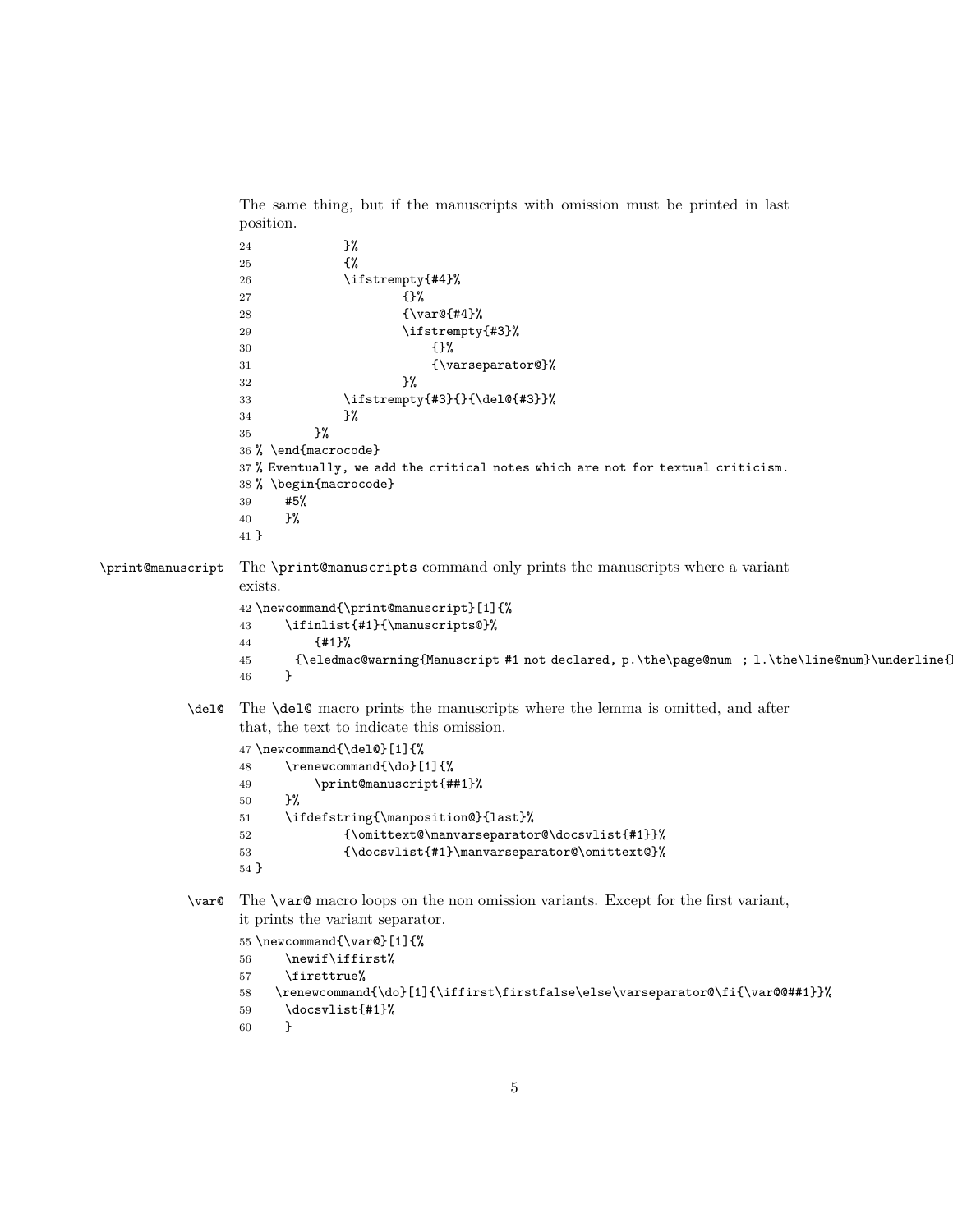<span id="page-5-1"></span><span id="page-5-0"></span>

| \var@@                        | The <b>\var@</b> macro prints manuscripts for a singular variant and this variant after<br>that.                                                                                                                                                             |
|-------------------------------|--------------------------------------------------------------------------------------------------------------------------------------------------------------------------------------------------------------------------------------------------------------|
|                               | 61 \newcommand{\var@@}[2]{%<br>\renewcommand{\do}[1]{%<br>62<br>\print@manuscript{##1}%<br>63<br>ጉ%<br>64<br>\ifdefstring{\manposition@}{last}%<br>65<br>{#2\manvarseparator@\docsvlist{#1}}%<br>66<br>{\docsvlist{#1}\manvarseparator@#2}%<br>67<br>}<br>68 |
|                               | Customization<br>2.3                                                                                                                                                                                                                                         |
|                               | The footnote series<br>2.3.1                                                                                                                                                                                                                                 |
| \varnote@                     | The <b>\varnote@</b> macro is only a reference to a critical footnote macro of eledmac.<br>The default is <i>\Afootnote</i> .<br>69 \let\varnote@\Afootnote                                                                                                  |
|                               |                                                                                                                                                                                                                                                              |
| \varseries                    | The <b>\varseries</b> macro redefines this reference.<br>70\newcommand{\varseries}[1]{\letcs{\varnote@}{#1footnote}}                                                                                                                                         |
|                               | Display options<br>2.3.2                                                                                                                                                                                                                                     |
| \new@eledform@custom          | The <b>\new@eledform@custom</b> macro has two actions :                                                                                                                                                                                                      |
|                               | 1. Define the default value of an option (\option@).                                                                                                                                                                                                         |
|                               | 2. Create the command which modifies this option (\option).                                                                                                                                                                                                  |
|                               | 71 \newcommand{\new@eledform@custom}[2]{%<br>\csgdef{#10}{#2}%<br>72<br>\expandafter\newcommand\csname#1\endcsname[1]{\csgdef{#10}{##1}}%<br>73<br>74 }                                                                                                      |
|                               | And so, we can call \new@eledform@custom to define options for user.                                                                                                                                                                                         |
| \omittext                     |                                                                                                                                                                                                                                                              |
| \manvarseparator              | 75 \new@eledform@custom{omitposition}{first}                                                                                                                                                                                                                 |
| \varseparator                 | 76 \new@eledform@custom{manposition}{last}                                                                                                                                                                                                                   |
| $\mbox{\texttt{m}anposition}$ | 77\new@eledform@custom{omittext}{\emph{omit}}                                                                                                                                                                                                                |
| \omitposition                 | 78 \new@eledform@custom{manvarseparator}{~}                                                                                                                                                                                                                  |

### <span id="page-5-2"></span>79 \new@eledform@custom{varseparator}{\space}

## <span id="page-5-3"></span>**2.4 Stemma of the code**

The next figure is a stemma of the code.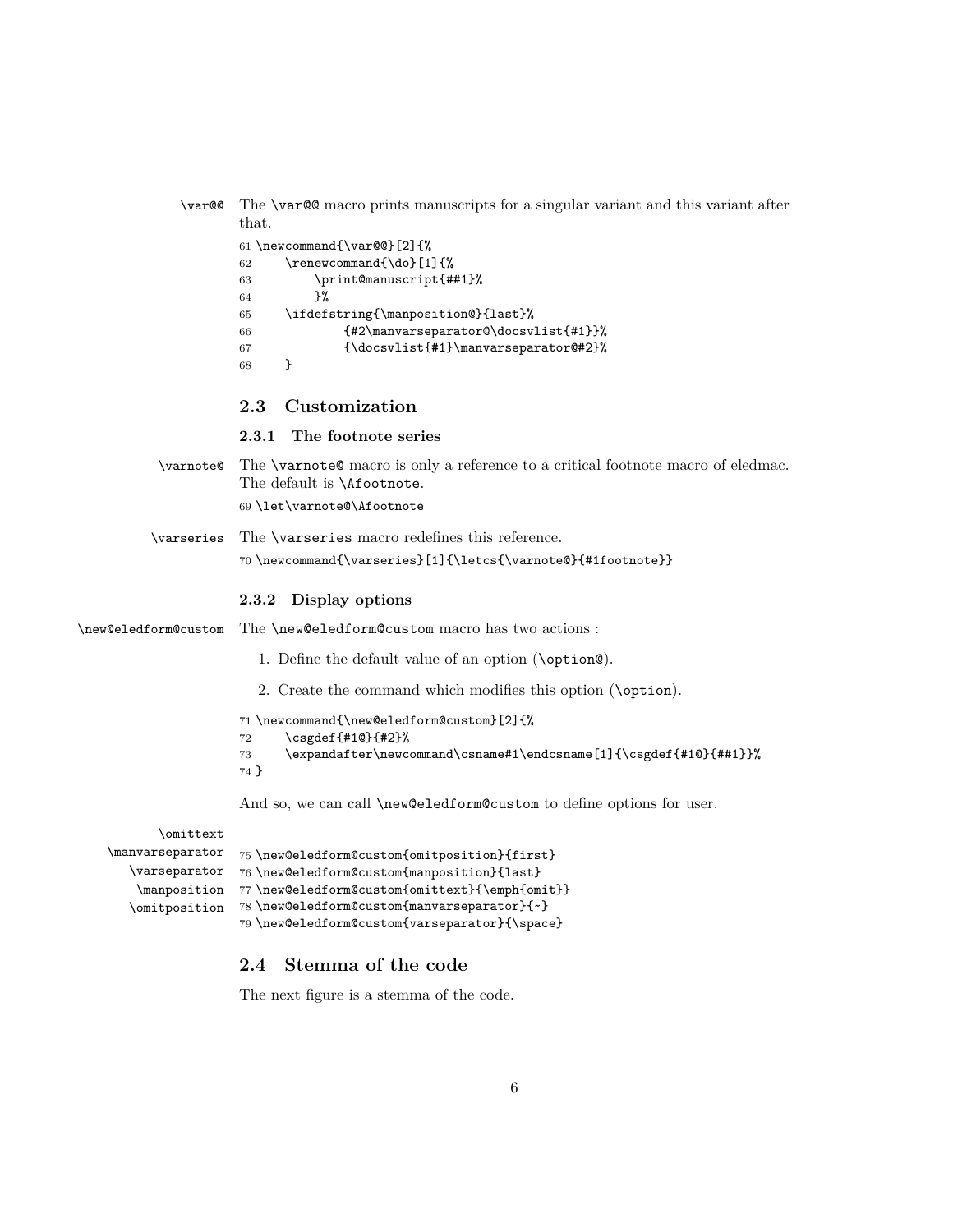